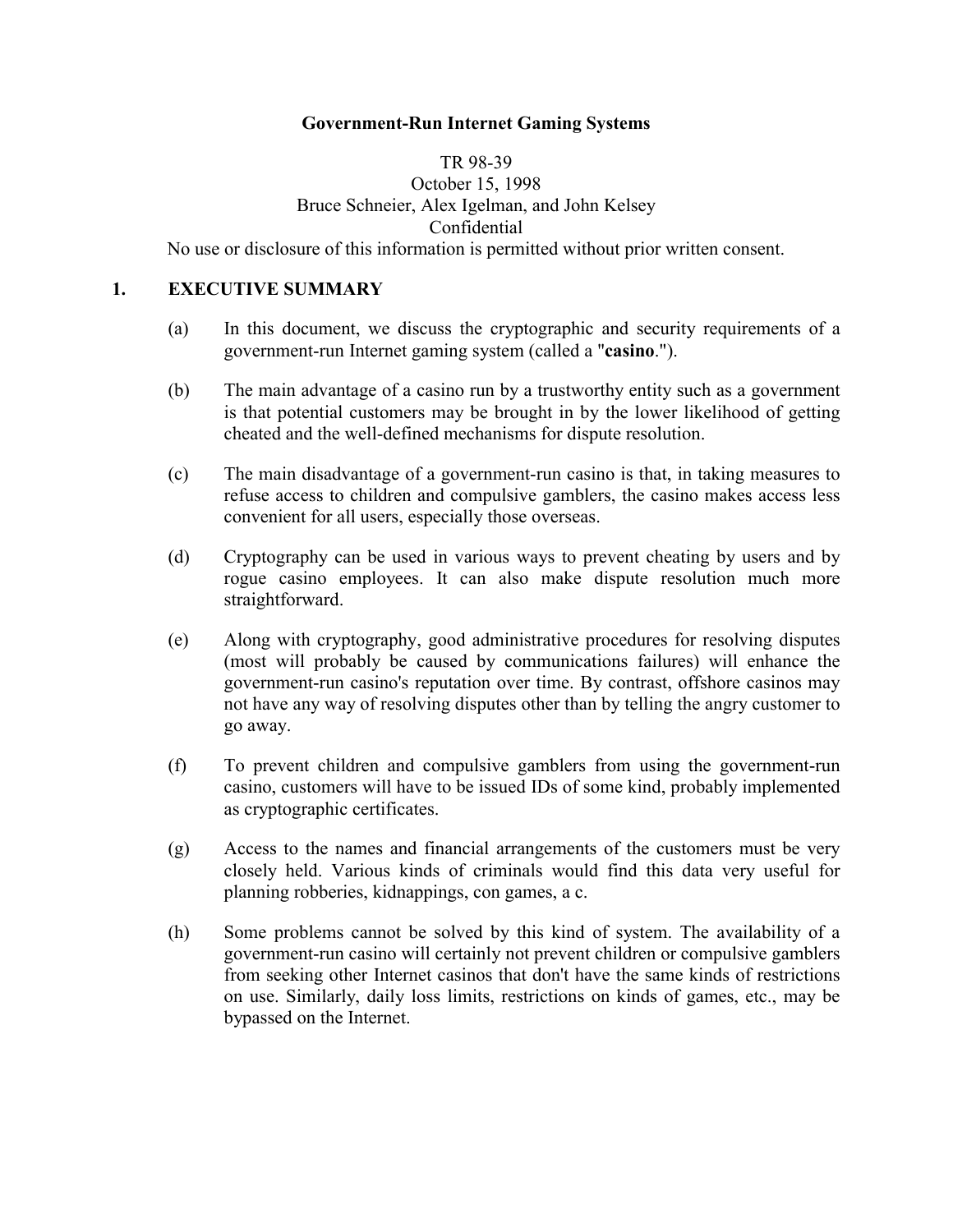# **2. INTRODUCTION**

Internet casinos and gambling have become big business in the last couple of years. By setting up casinos on the Internet, casino operators get very low operating costs, and get to set up their casinos in a lax regulatory environment. Many customers connect to these casinos from places where gambling is illegal, or where casinos are set up only by a small number of favored operators.

The downside of the laxness of regulations for the casinos and players is obvious: These are typically low-budget operations that are fairly new; there aren't a lot of Internet casinos with good reputations yet. Many of these casinos are likely to defraud their customers; honest casinos aren't likely to be trusted by their customers.

A large part of the task of keeping everyone honest can be accomplished by use of cryptographic methods: Random events like card shuffles and die rolls can be made unpredictable to both player and casino; well- defined legal or administrative remedies can be made available to resolve disputes; be ions of each party can be entered into very hard-to-forge, hard-to-erase logs, to be retrieved if there is a dispute between them; users can be issued certificates verifying that, according to the best information available to the government's records, they are neither children nor compulsive gamblers.

Users may find that a government-run casino, with well-defined dispute resolution mechanisms and a good reputation is preferable to an offshore Internet casino, which may cheat or refuse to pay of n some large wins. Additionally, the government-run casino can adhere to data privacy laws and other restrictions to prevent the names and addresses of known gamblers from being sold. Offshore casinos will likely be less trustworthy; whatever promises they make about reselling data will be less credible.

The following are the intended goals, as we see them:

- (a) Set up a government-run Internet casino.
- (b) Set up a system of digital IDs so that children, the mentally incompetent, and compulsive gamblers cannot use this casino. Somehow link this ID with the payment mechanism used.
- (c) Ensure that any one person has a hard time getting more than one ID. Use this property to enforce daily loss limits in this casino.
- (d) Use cryptographic methods to ensure that all games are fair. In this system, this mainly means resisting the efforts of rogue casino employees to cheat.
- (e) Use cryptographic logging and digital signatures, along with the correct administrative structure, to allow a well-understood and fair mechanism for resolving disputes between this casino and its users.

It is important to note the problems which this system cannot solve. These include: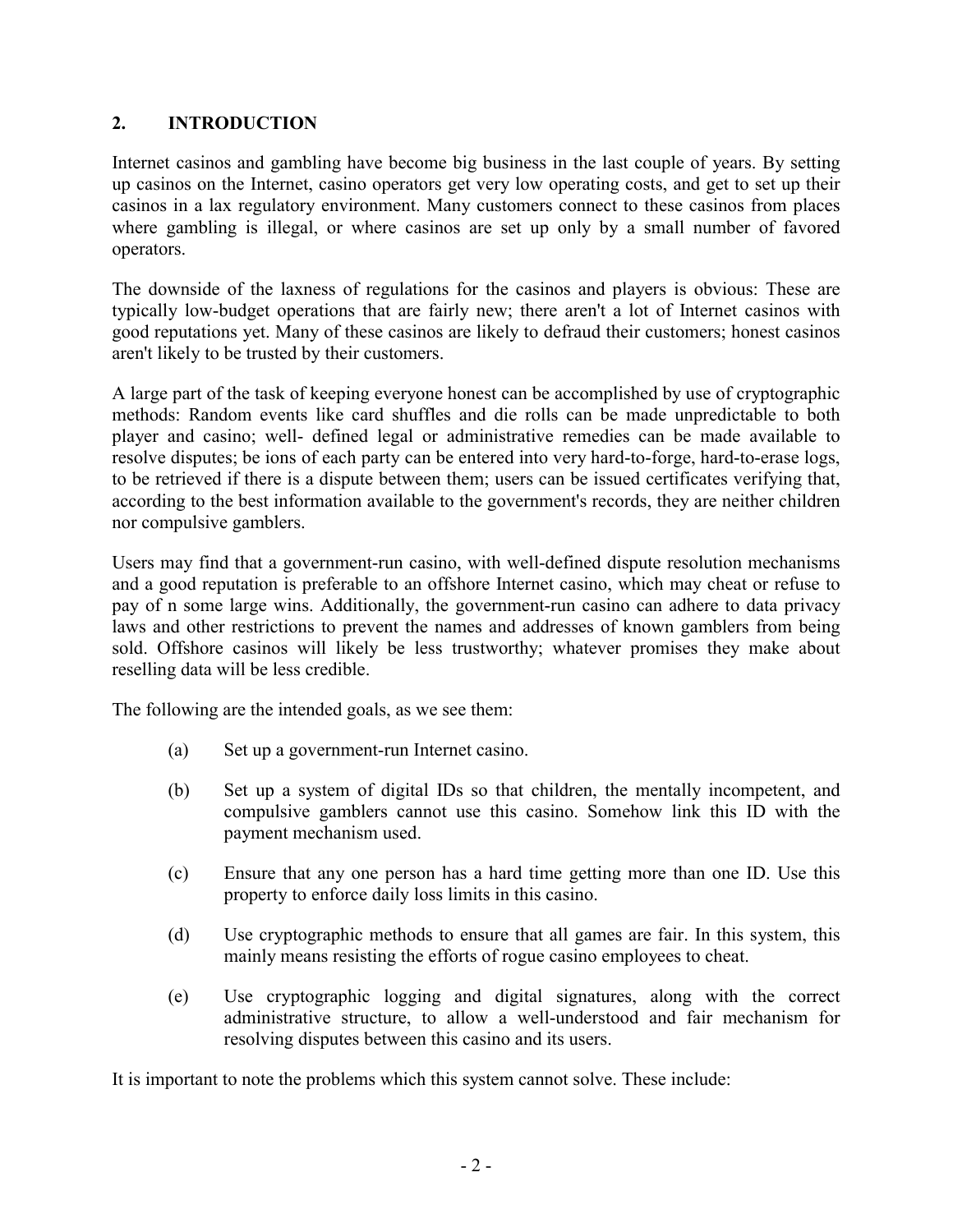- (f) Children, compulsive gamblers, and the mentally incompetent will still be able to gamble at other Internet casinos not run by the government. It seems unlikely that the government will successfully prevent citizens from gaining access to these casinos without tightly regulating Internet access.
- (g) Gamblers will always be able to lose their whole daily loss limit at the government-run casino, and then go to another Internet casino outside the country and lose more.
- (h) Lists of known gamblers, compulsive gamblers, and players who have recently won a large amount of money are all collected under this system. These lists would be valuable to a variety of criminals. While we can put administrative mechanisms in place to prevent their getting these lists, we can't guarantee they won't be sold by some rogue employee.

## **3. IDENTIFYING USERS**

Each user is required to go through some kind of registration process before playing at the casino. This is used to guarantee that each person can have only one ID active at a time, and to ensure that no children or known compulsive gamblers can use this casino. User IDs can be tied to physical address, taxpayer number, name, etc. They are never issued to compulsive gamblers or children. People may also ask to be entered onto a list that will never have such an ID made for them. Governments have a number of mechanisms for verifying identification; we assume some such method will be used here.

The ID will consist of a certificate for this user's account number. The account number will then be linked in some database with a payment method. The casino's mechanisms for accepting and paying out money should be designed so that no employee who has access to the account numbers also has access to the payment records, which would probably allow them to learn users' identities.

Note that whatever payment mechanism is used, if it keeps track of the names of its users (as a credit card does, for example), those names should be verified against the name in the database for this ID. Additionally, large payouts should be done in some more secure way, perhaps by visiting the home of the owner of the ID by private courier, bringing a cashier's check.

The IDs are regular certificates, meaning they can be revoked. A list of revoked certificates will be kept available to the Internet casino.

Any special software required by the user will be provided to him at the time his ID is granted.

Note that there must be some way to keep people from giving their IDs away or selling them. We recommend tying the ID loosely into the payment mechanism used. The operations of the games should be administratively separated from the payments in and out. The casino should only pay out to accounts in the same name as the ID is in; it may also refuse to accept payments in from accounts in any other name. Additionally, there may need to be legal action taken against people found giving their IDs away or selling them.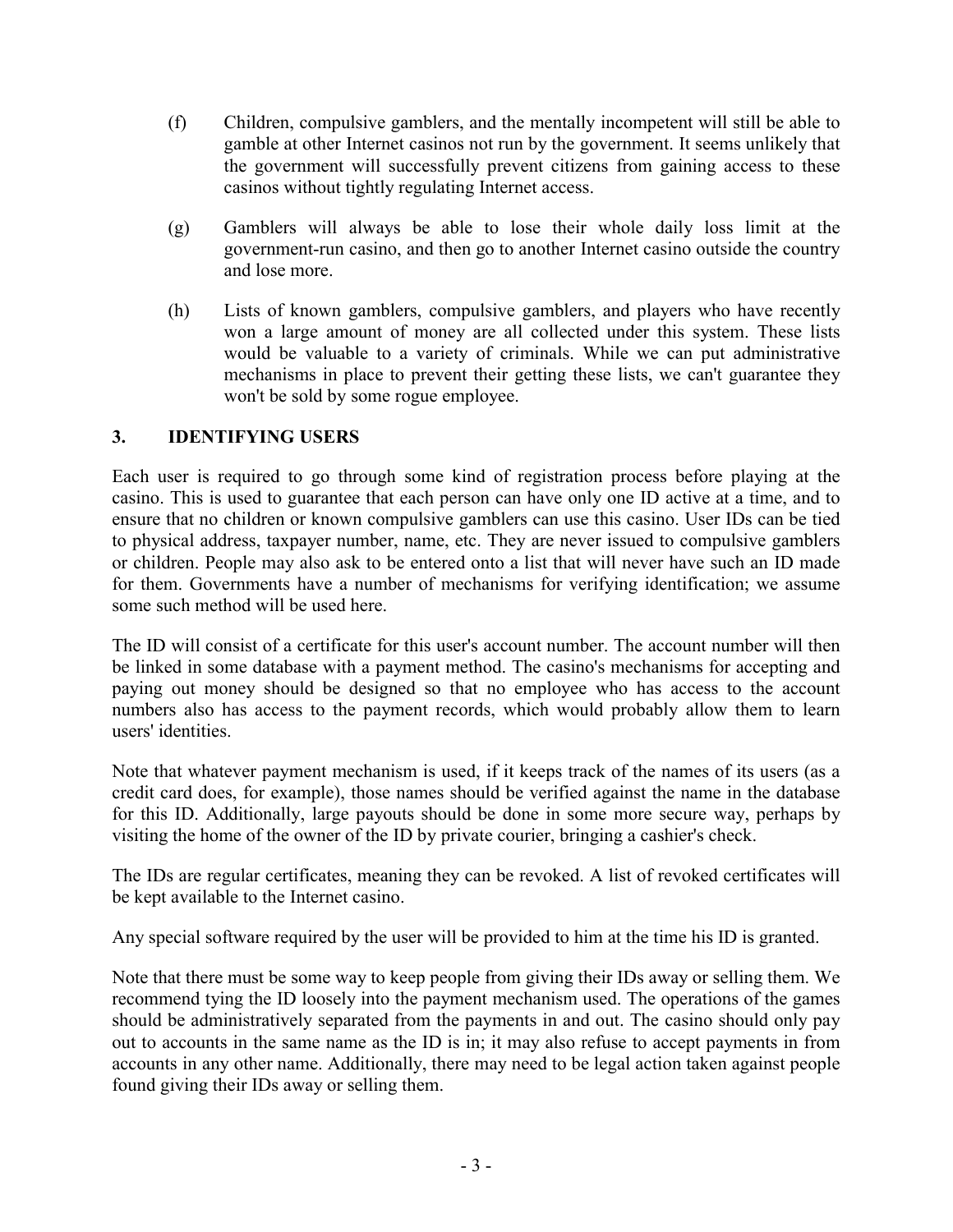## **4. VERIFYING GAMING SOFTWARE**

Casino and player software needs to be reviewed carefully to make certain that a rogue employee hasn't placed some kind of back door into them. Cryptographic protocols can make some kinds of cheating hard for an attacker with control over one piece of software or another; an attacker with control of both pieces of software will be able to cheat.

Fortunately, by giving a computer to the players, and by careful use of cryptography, it is possible to prevent most of the simple kinds of cheating that an attacker might try. The electronic equivalent of "loaded dice" are fairly easy to prevent, simply by having both the player and the casino software generate a random number, and then adding the two numbers together. The result is a random number not under the control of either party (Note that this is a slight oversimplification) (the addition has to be done in such a way that the result falls into the same range, with the same uniform distribution, as the original random number). As a simple example, if Alice and Bob each have coins, they can accomplish a fair coin toss if either of them has a fair coin; they agree that Alice will win the toss if both coins are the same, and Bob will win if they are different. The reader can satisfy himself that this will produce a fair outcome if either coin is fair, even if the other coin has two heads.

## **4.1 Player Software**

We expect some player software to be necessary to make it hard for casino employees to cheat. Since the customer is likely going to be connecting to the casino with a web browser, we expect this player software to be written in Java and to be digitally signed by the casino. Player software needs to be closely reviewed, and also needs to be kept as simple as possible. This player software may need to be available for instant download at the casino's web page. Player software should be involved in the following actions:

- (a) Each time a random number is to be generated and used, the player software should generate its own random number and verify that it is used along with the casino's number.
- (b) Each time any important financial or game event happens (such as the placing of a wager, the dealing of a card, paying off from a winning game, etc.), this should be added to the player's audit log file.
- (c) The audit log should be restarted every so often by connecting to a server under the control of the casino. This should be handled by the player software. (The part of the casino's staff that controls the log server should not also be involved in writing, maintaining, or using the actual gaming software.)
- (d) The audit log for a play of a game must be submitted by both player and the gaming part of the casino to the payout part of the casino. The casino should refuse to pay out unless the logs are in order. Note that payout and playing need to be administratively separate; nobody should have access to software or hardware for both.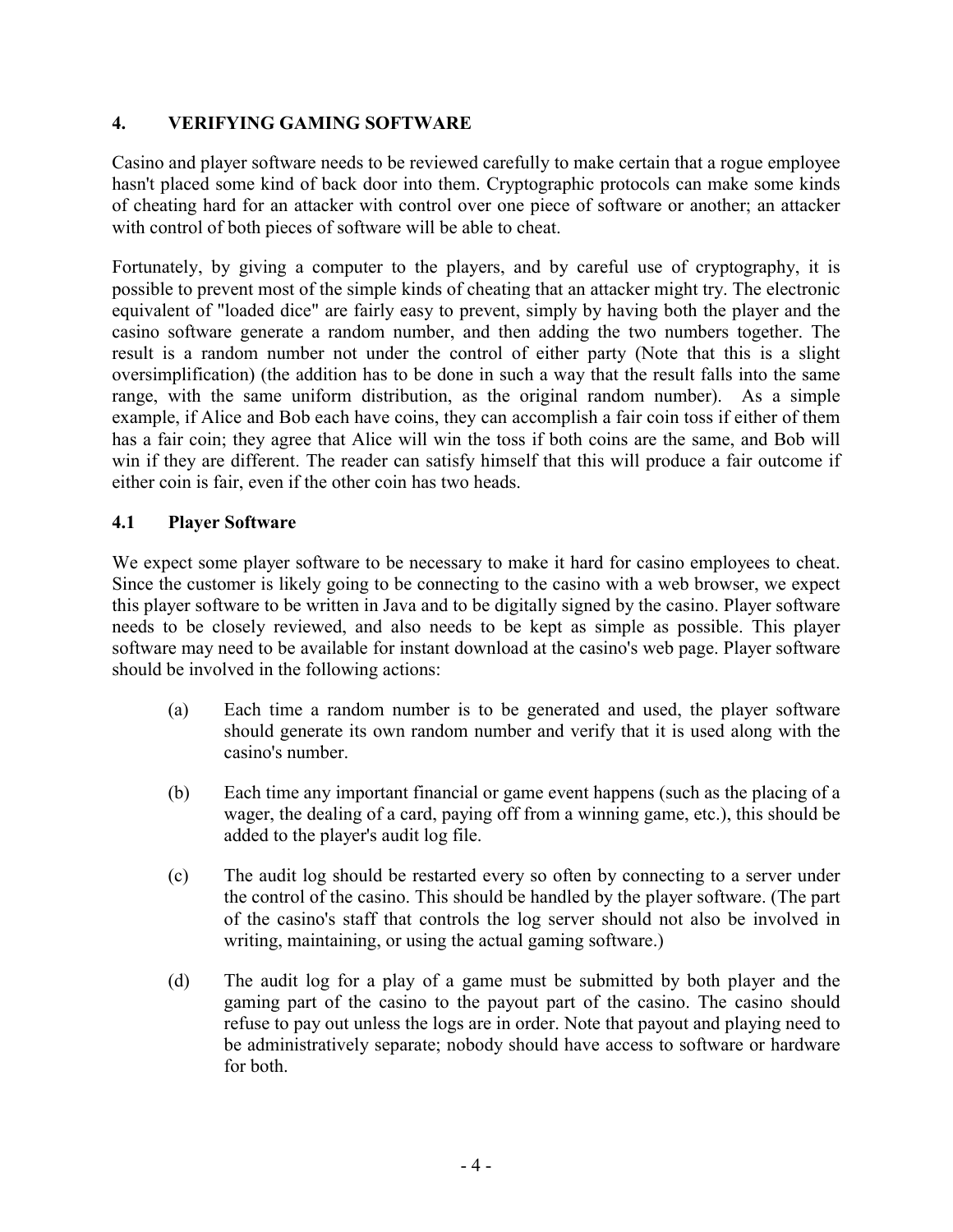The player software will probably be different for different sets of games offered, so that it can audit each game's important events intelligently, and so that it can properly take part in generating shared random numbers. There are a great many important issues regarding the performance of the player software that need to be worked out, particularly involving the generation of good unpredictable numbers.

# **5. RANDOM EVENTS AND INTERNET GAMBLING**

# **5.1 General Principles**

- (a) Gambling only works where there is unpredictability. Using cryptography, it is possible for the player and the casino to each be certain that the other isn't cheating them.
- (b) Generating unpredictable (pseudo-random) values on a deterministic machine like a computer is a demanding task. We can help select methods to recommend or require, possibly including the use of specialized hardware.
- (c) It is possible, using deterministic methods to generate unpredictable values during each gaming session, to make auditable the pseudo-random sequences generated by the casino and the player. The casino can commit to the pseudo-random seed used in the logs before the game begins, in some public way. The player, and any court called upon to resolve a dispute, can now verify whether the random numbers were generated according to the required mechanism.

# **5.2 Using Cryptography to Make the Game Fair**

Cryptography provides powerful tools for allowing two different parties who don't trust one another to mutually generate numbers that are unpredictable to either party. Making use of this in Internet casinos means that the electronic equivalent of loaded dice, or two-headed coins, simply doesn't work. This radically reduces the risk of cheating by rogue employees at the casino.

Without going into great detail, the basic method for two parties (we will refer to the parties as Alice and Bob, to make the description more readable) to generate a number unpredictable to either one is as follows:

- (a) Alice generates a random number, RO , and commits to it. For now, think of this as writing it down and sealing it into an envelope, and then giving it to Bob.
- (b) Bob generates a random number, R1 . He gives it to Alice.
- (c) Bob opens the envelope from Alice. He computes  $RO + R1$ . Alice also computes  $RO + R1$ .
- (d) Alice and Bob now both share this number, which is not under the control of either of them.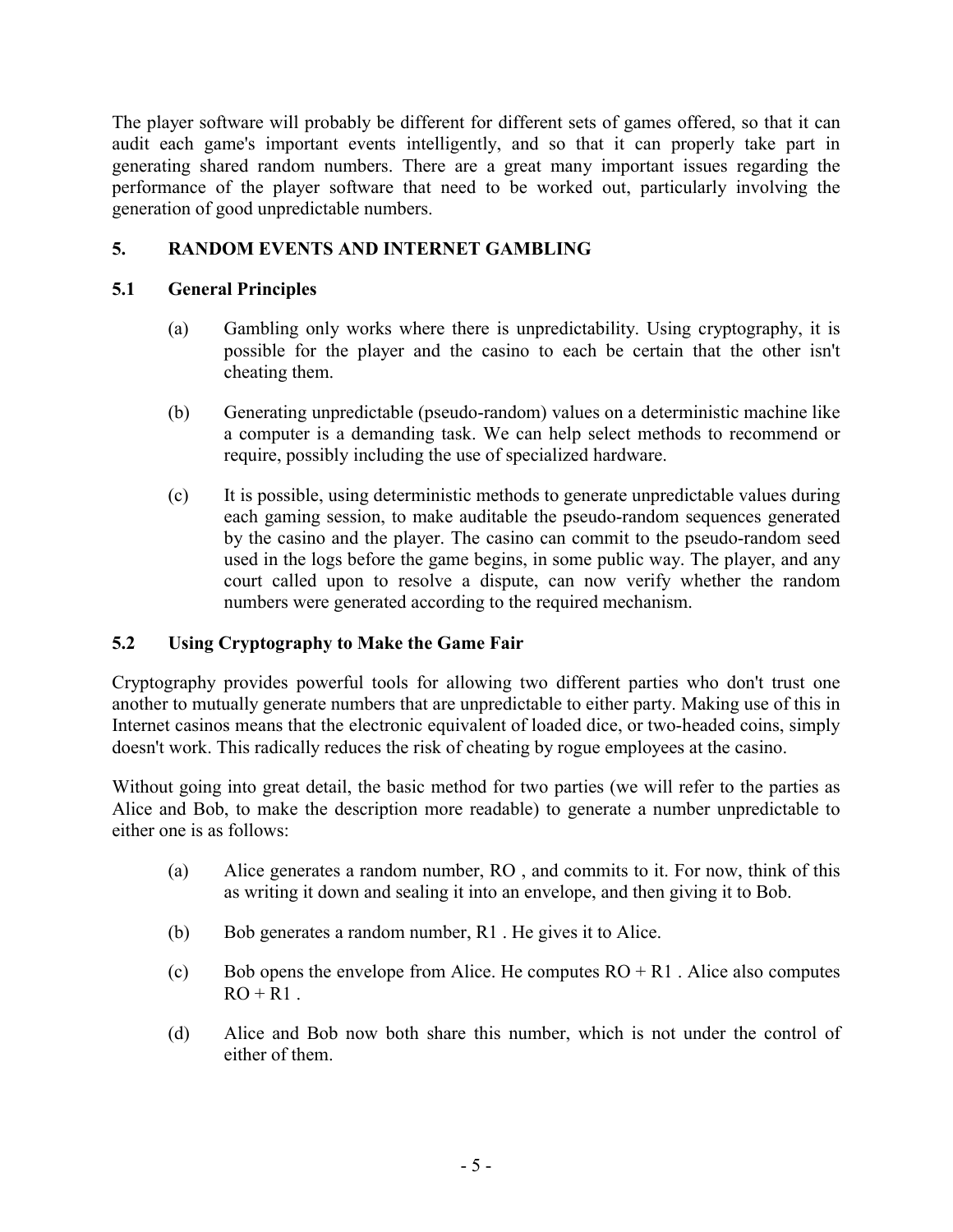More elaborate cryptographic methods have been designed for all sorts of things, including shuffling cards. This can be put into the player software. If for some reason player software can't be used, there are other alternatives, although they do complicate the design somewhat.

# **5.3 Sources of Random and Pseudo-Random Numbers**

There are well-understood cryptographic mechanisms that, given a secret starting point, will generate a huge number of unpredictable numbers. That is, an observer who doesn't know that starting point can see a huge number of numbers, and still have no way to predict what the next number will be. In modern cryptographic software, the biggest problem tends to be finding such a secret starting point, and recovering a new secret starting point if the currently used one is discovered somehow.

Computers are deterministic machines, and they don't usually have alot of unpredictable things going on inside. Unpredictable inputs usually come from interactions with users or other machines over a network, from "noisy" physical processes like the time taken by hard drive reads and writes, or from specialized hardware designed to generate random numbers from physical phenomena, such as thermal noise in electric circuits.

We will probably recommend that the casino make use of special-purpose hardware for generating random numbers. The casino machines can use these random numbers to reset the starting point of the cryptographic mechanism being used to generate unpredictable numbers.

Player software will probably maintain a file containing hard-to-guess numbers on the user's machine. Each time the player software is started, it will use this file for its starting point, and try to slowly accumulate unpredictable values from user interactions, disk read times, etc.

We will likely recommend the use of some well-known cryptographic mechanism, such as SHA1 in counter-mode or triple-DES in OFB-mode, for generating the unpredictable values.

All the above comments are very preliminary; we will need to know a great deal more about the requirements of these systems before we can make solid design recommendations.

# **5.4 Auditable Pseudo-Random Numbers**

To prevent rogue employees and users from conspiring to win money unfairly, we can make use of auditable random numbers. In this case, we have a tamper-resistant module on the casino machine which must be used to get random numbers for the casino's part of the cryptographic protocols. Each output random number is signed and time stamped by the token. The casino software supplies all the signed and time stamped random numbers to the user when he wins; these are then presented as part of a claim of a winning. An administratively different part of the casino controls this process, and it verifies all the signatures in the block to guarantee that the casino software behaved as it should have.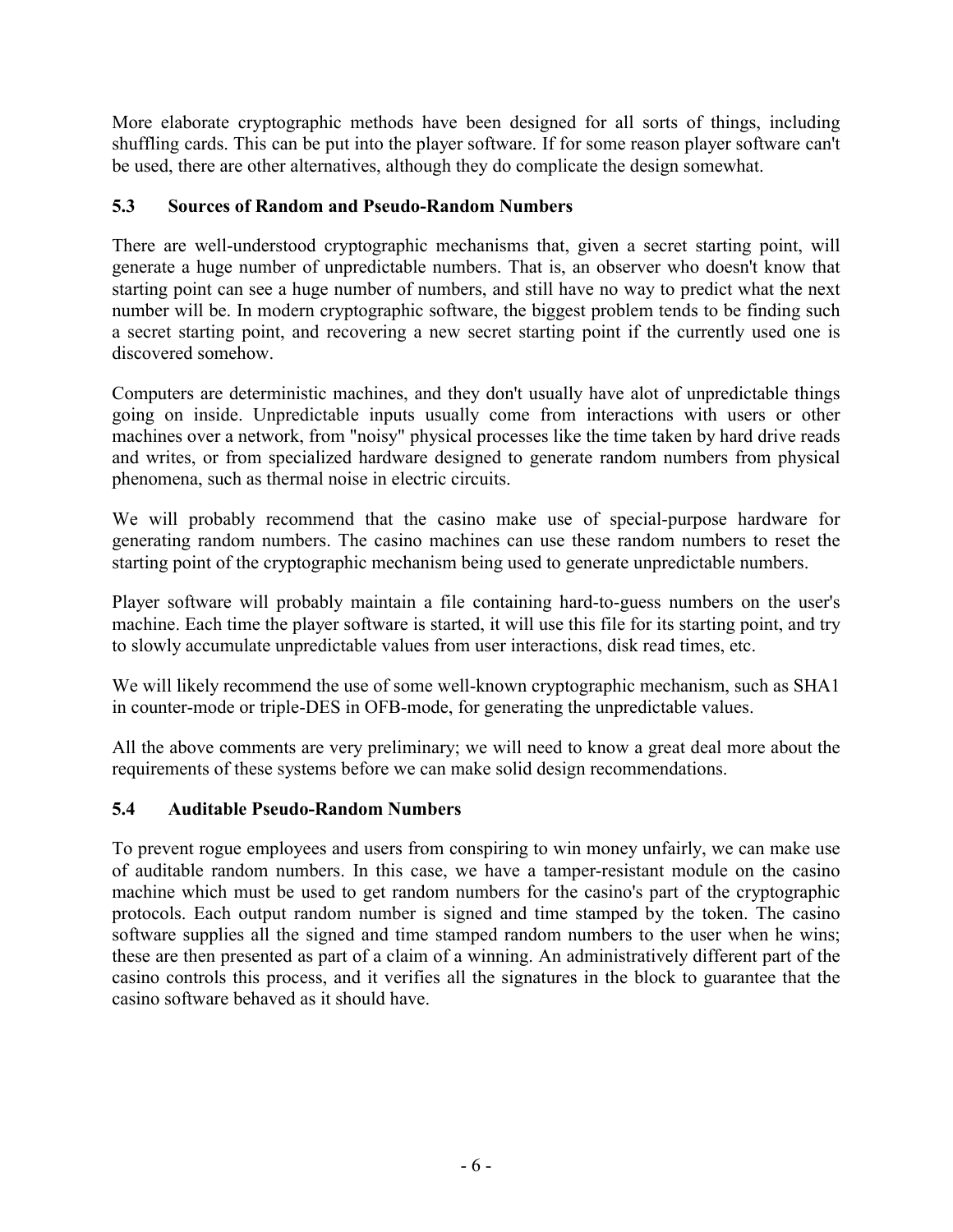## **6. RESOLVING DISPUTES VIA PASSIVE LOGGING**

## **6.1 General Principles**

- (a) Casinos and players each log all interactions. In particular, all payout-relevant actions should be logged. This makes recovering from disputes and communications failures easy.
- (b) Digital signatures should be used to provide nonrepudiation in logs at each really critical point. That is, at each critical point, both the casino and the player digitally sign some statement of what they're trying to do.

### **6.2 Audit Logs**

Counterpane Systems has developed cryptographic audit logging technology, which makes it possible for the logging machine to enter data into logs, which it cannot subsequently read or change. Another machine, in this case one under the control of a different part of the casino, is able to read and verify these logs.

### **6.3 Non-Repudiation**

During any interaction between the casino and the player, the parties can exchange digitally signed commitments to their current values, and then enter these into their logs. The result is proof of the actions of one another, kept in log files to be produced if a dispute arises. We can discuss this in greater detail as needed; for now, accept that we can get the equivalent of signatures and countersignatures from the player and casino on each roll of the dice or shuffle of the cards, and each bet placed, if we need it.

### **6.4 Resolving Disputes**

One advantage of having a casino in a real legal jurisdiction with courts with some reputation for fairness is that disputes between the casino and players will have some real dispute-resolution mechanism. A dispute is really any situation in which one party feels that the other has behaved unfairly; the most obvious case might be when the user has won a gamble but the casino has refused to pay him. In practice, we expect the most common disputes to be about communications failures.

### **7. OTHER CONCERNS AND COMMENTS**

### **7.1 Overview**

(a) Privacy issues probably need to be addressed somewhere in the design process. It takes no imagination at all to come up with a number of bad things that could happen, if a really unethical person were given access to a list of names, addresses, and credit card numbers of heavy gamblers.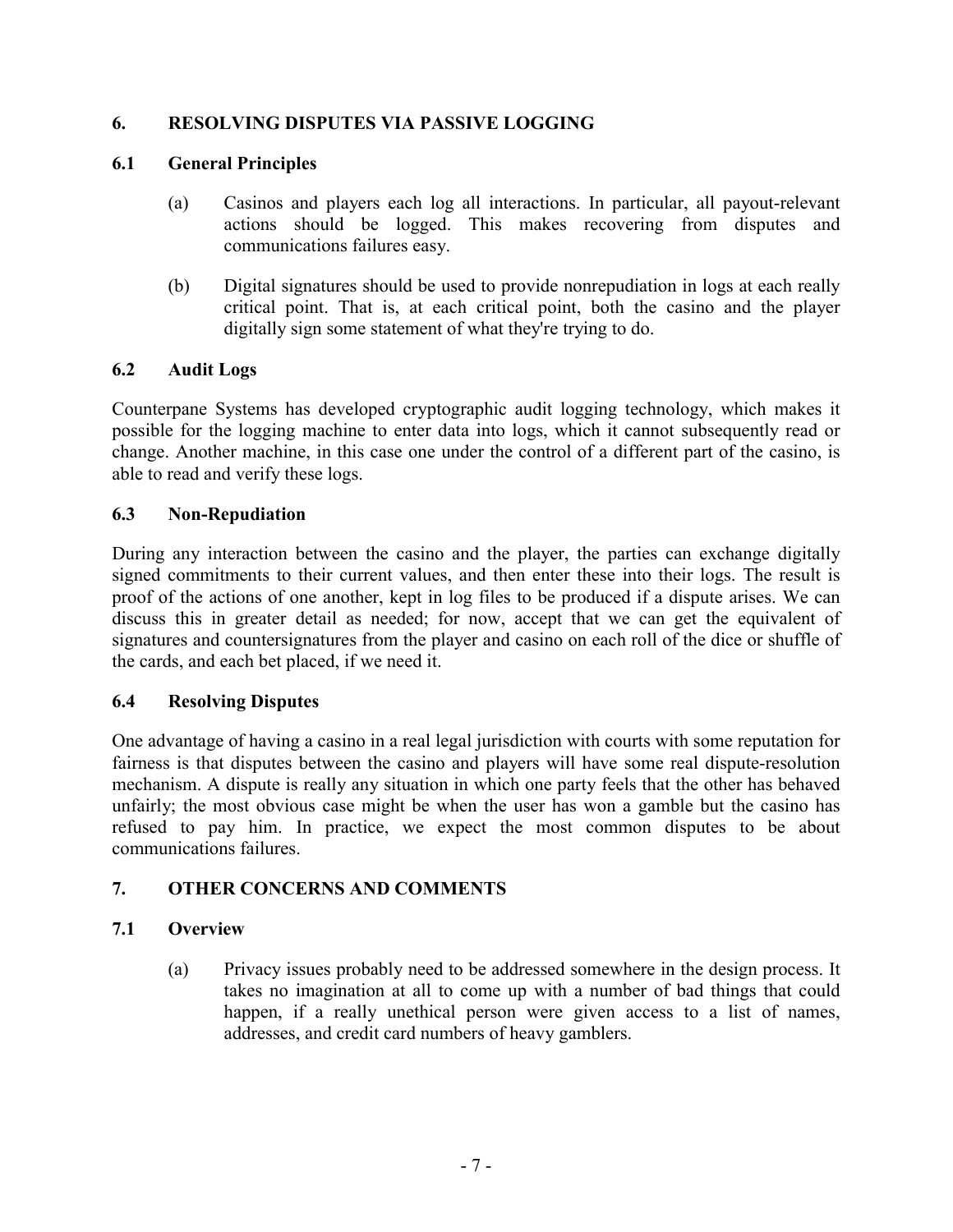- (b) Detecting minors and compulsive gamblers is just hard. Issuing IDs for approved gamblers is expensive, and may lead some legitimate users to go to another casino where there's not so much hassle to be allowed to play.
- (c) Lots of countries, including the U.S., seem to be taking an approach of making Internet gambling illegal. Others are looking at them as cash cows, and letting them run without concern about fraud. If some responsible government manages to run an Internet casino to protect customers from fraud, that casino may find that they get business from all over the world; gamblers probably don't want to get ripped off any more than anyone else. The ID mechanism needs to be designed with these international users in mind.

### **7.2 Privacy Issues**

There are several sets of privacy issues to be dealt with here:

(a) *Customer Identity Privacy* Customers of the casino must have their identities remain private. This should be done by separating out administrative access to the full ID records, which include identifying information, and the ID records used by the casino gaming software, which have no direct identifying information. It is especially important not to let the list of known compulsive gamblers be sold. Perhaps the one-way hashes of those people's legal names could be stored at the casino somewhere;

this would allow checking to see if a name was on the list, but not easy retrieval of the whole list's contents.

(b) *Customer Financial Privacy* Customers should also have their financial privacy protected. It is important that nobody be able to accumulate a listing of big recent winners or gamblers, since that would amount to a list of good people to attempt to rob or blackmail. The casino will have the ability to build such a list, but obviously shouldn't do so.

Note that in all these cases, privacy depends upon the discretion of the casino's employees, as well as on its policies. Cryptography, computer security, and physical security can only do so much to help; the main issue is the integrity of those people. Presumably, casinos already have considerable experience in dealing with this kind of issue.

# **7.3 Keeping Out Children and Compulsive Gamblers**

There are some people who should be kept away from any kind of gambling. Among these are children, compulsive gamblers, and the mentally incompetent. In this system, we use a single government-issued credential to verify age and eligibility to play. This has the cost that it is somewhat time-consuming to sign up. However, it will largely keep children and compulsive gamblers out of the online casino.